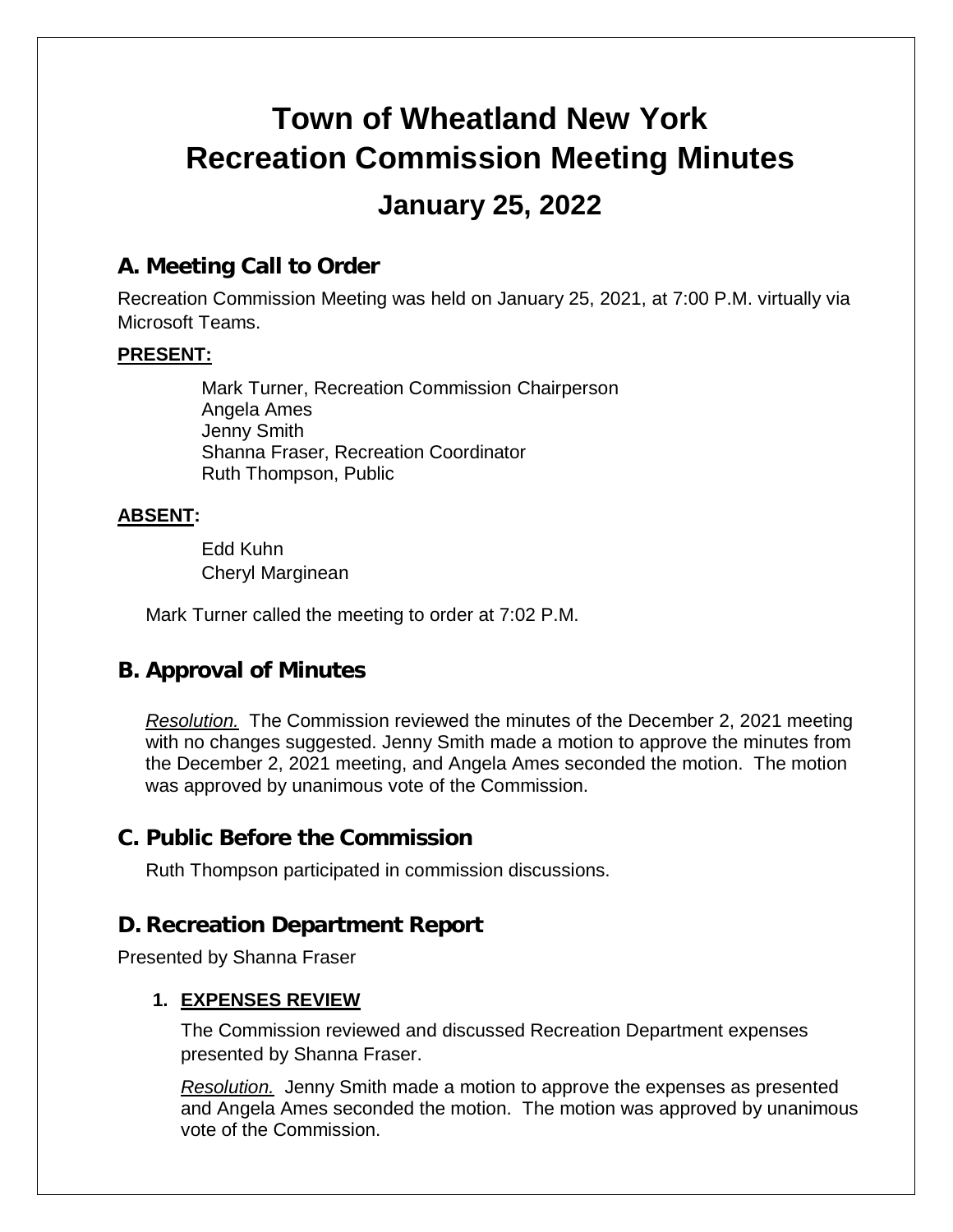## **2. PROGRAMS**

**a. Myrec.com** – Shanna reviewed the Myrec.com recreation website with the Commission. The website has been rolled out and is actively being used for program registrations and fee processing. Shanna demonstrated several of the key features and capabilities. Some 175 households have created online recreation accounts.

#### **b. Program Status**

o **Winter Wonderland Event** – Very well received with 143 participants across multiple timeslots.

## **c. Future Programs**

- o There were no program proposals to review at this time.
- o **Easter Celebration** Shanna discussed potential options that could be applied for this year's Easter celebration. The consensus of the Commission was to continue the collaboration with the Genesee Valley Greenway State Park utilizing the Greenway as the venue for the celebration. Shanna will explore details with Christine Uribe, Director of the GVGSP.
- o **Other Programs** Shanna discussed several upcoming programs when WCCS gym and swimming pool access becomes available in early March: Open Swim, Aqua-Fitness, Youth Indoor Soccer and Adult Indoor Soccer. She has future plans to bring back the swimming lessons program, Jr Water Safety instruction training plans are in place.

# **E. Old Business**

**A.** None at this time

# **F. New Business**

- **1. Strategic Review of Recreation Commission** Mark introduced this new work topic for the Commission, highlights provided below:
	- **a.** In accordance with Town Board approved By-Laws, the Commission has served in a steering and advisory role for at least the past 25 years, focused primarily on supporting the Recreation Department with administration, department and program financial oversight, program planning and execution review.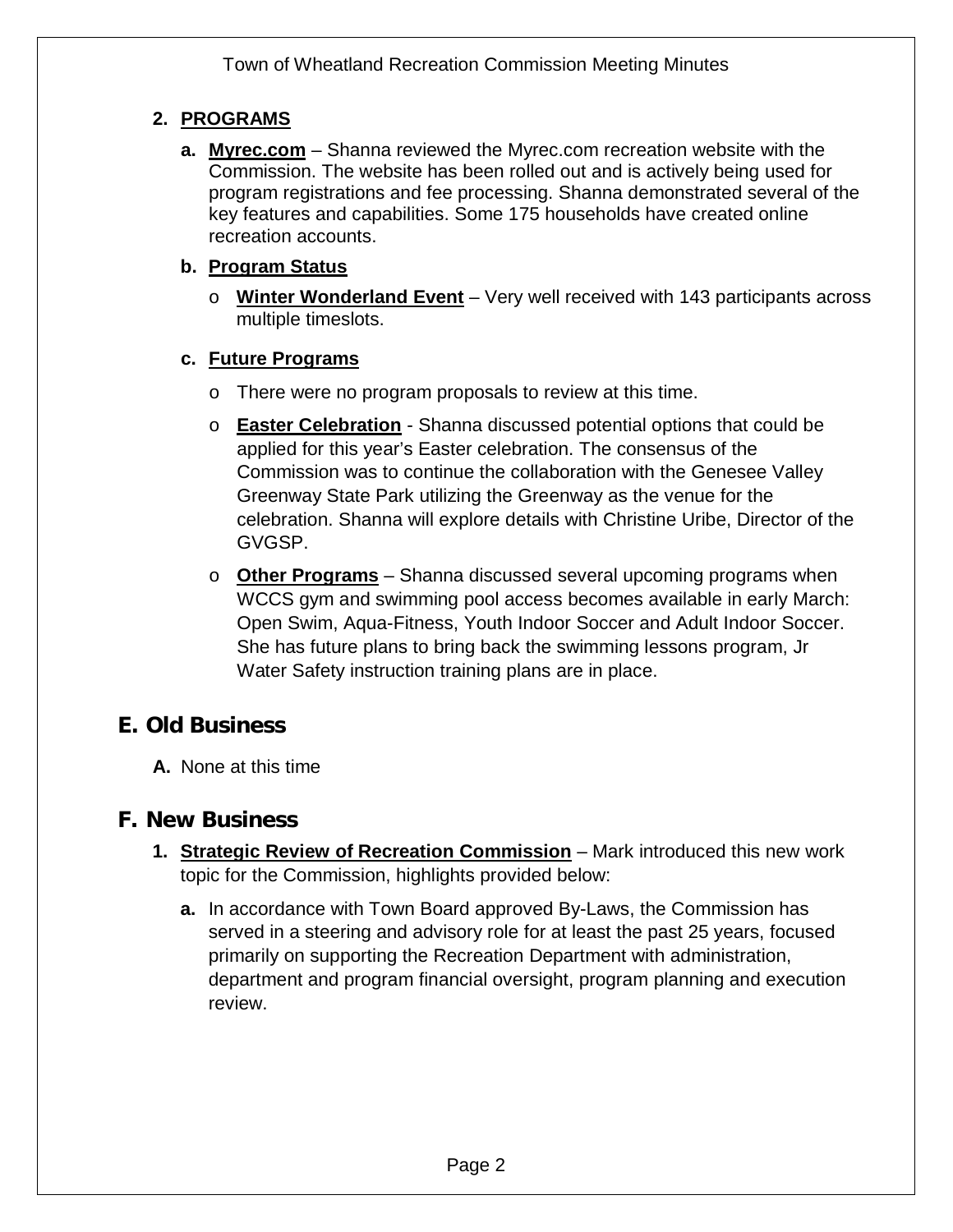Town of Wheatland Recreation Commission Meeting Minutes

- **b.** There have been some significant operational shifts within the Recreation Department in the recent past, that warrant review of the community and department needs, in conjunction with the role of the Recreation Commission in order to best optimize the path forward for community recreation and leisure time activities. These operational shifts include an increase in the scope of the Recreation Coordinator's hours and the incorporation of a new online program administration tool that handles both program registrations and associated fees.
- **c.** Mark has had discussions with both the Town Supervisor and Recreation Coordinator with regards to this strategic review and all are in agreement that this process should not be encumbered by existing paradigms. For example, consideration may be given to different models of operation that include perhaps a non-Municipal sponsored recreation supporting organization, such as a "friends" organization. One potential advantage of an external supporting organization is the opportunity for fundraising activities to support community recreation needs with equipment or infrastructure. Mark noted that this was a key reason for the creation of the Scottsville Athletic Association in 1997 when the community baseball and soccer programs were moved out from under the control and supervision of the Town of Wheatland Recreation Department.
- **d.** This strategic review will become a key topic for the Commission in subsequent meetings and activities with the objective of identifying community and department recreation needs then evaluating candidate solutions to best meet these needs, crafting a recommended path forward and presentation to the Town Board.

#### **2. Recreation Needs Survey**

- **a.** Mark shared the recreation survey material prepared by the Commission just prior to the start of the COVID-19 pandemic in 2020. The Commission reviewed the prepared questions and with some minor modifications plan to create and launch an electronic survey using SurveyMonkey. Email lists both from the Recreation Department and Town electronic communications subscribers will be used. Angela took the action to make minor updates to the questions and incorporate into SurveyMonkey.
- **b.** Angela identified a potential future opportunity for programs related to pets (i.e., obedience classes), the sense of the commission that this is something to be explored.